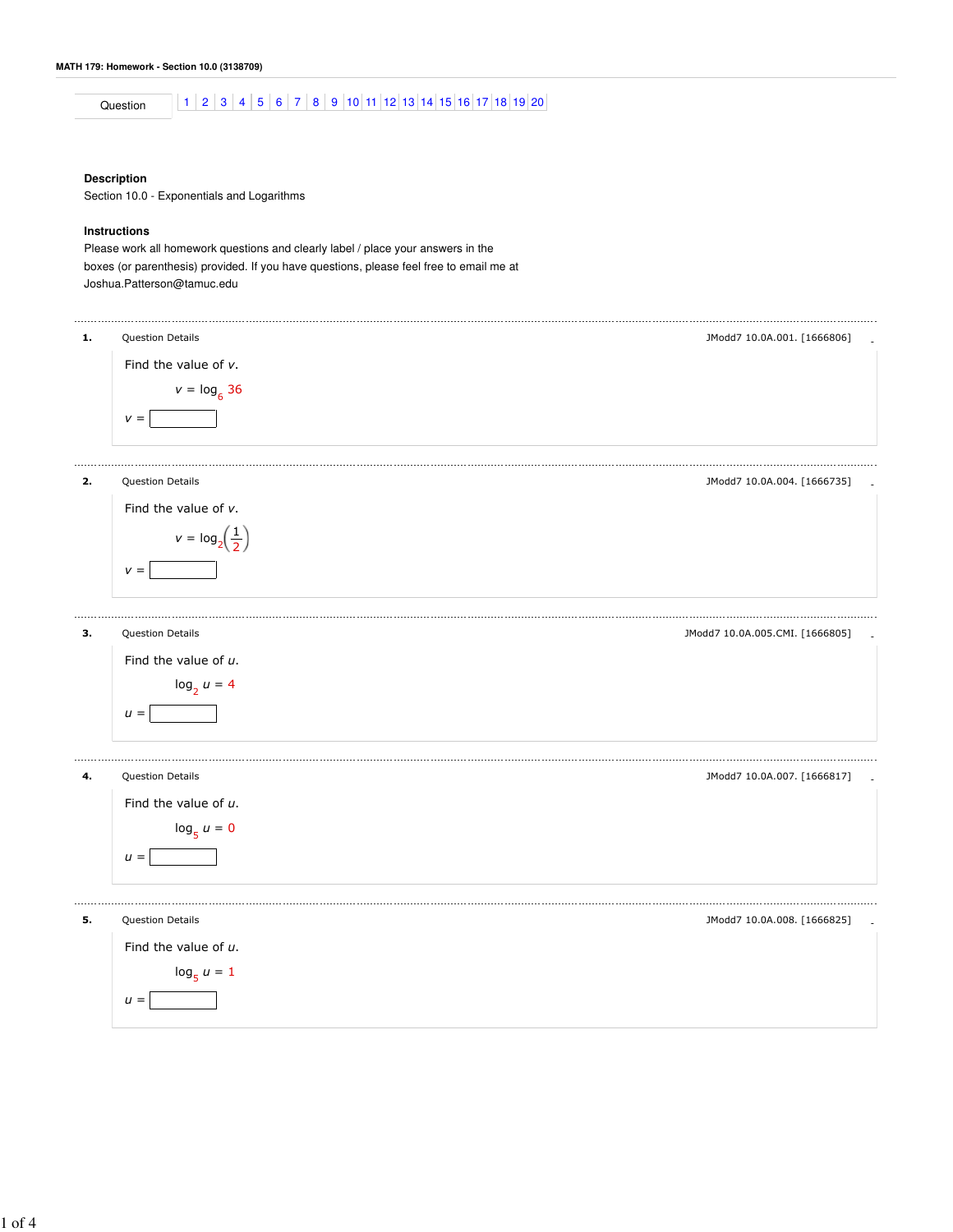| 6. | Question Details     | JModd7 10.0A.009.CMI. [1666765] |  |
|----|----------------------|---------------------------------|--|
|    | Find the value of b. |                                 |  |
|    | $\log_b 4 = 2$       |                                 |  |
|    | $b =$                |                                 |  |
|    |                      |                                 |  |
|    |                      |                                 |  |

| 7. | Question Details     | JModd7 10.0A.012. [1666752]<br>$\sim$ |
|----|----------------------|---------------------------------------|
|    | Find the value of b. |                                       |
|    | $logb 25 = -2$       |                                       |
|    | $b =$                |                                       |
|    |                      |                                       |

**8.** Question Details - Cuessian Details - Cuessian Details - Cuessian Details - Cuessian Details - Cuessian Details - Cuessian Details - Cuessian Details - Cuessian Details - Cuessian Details - Cuessian Details - Cuessian

Rewrite the logarithm as an exponential equation. (Use capital letters for variables  $P$  and  $Q$ .)

 $P = \log_b Q$ 

**9.** Question Details **Alternative Control** Control of the Security Control of the Modd7 10.0A.020. [1666812]

Rewrite the exponential equation as a logarithm. (Use capital letters for variables  $U$  and  $Y$ .)

 $b^{\mathsf{U}}= \mathsf{Y}$ 

### **10.** Question Details **2006 10.0A.027.** [1666732]

Use a calculator to find each value. (Round your answers to eight decimal places.)



11. Question Details - JModd7 10.0A.030. [1666764]

Use a calculator to find each value. (Round your answers to eight decimal places.)



12. Question Details - JModd7 10.0A.032. [1666809]

Use a calculator to find each value. (Round your answers to eight decimal places.)

(a)  $\frac{1}{e^{2.5}}$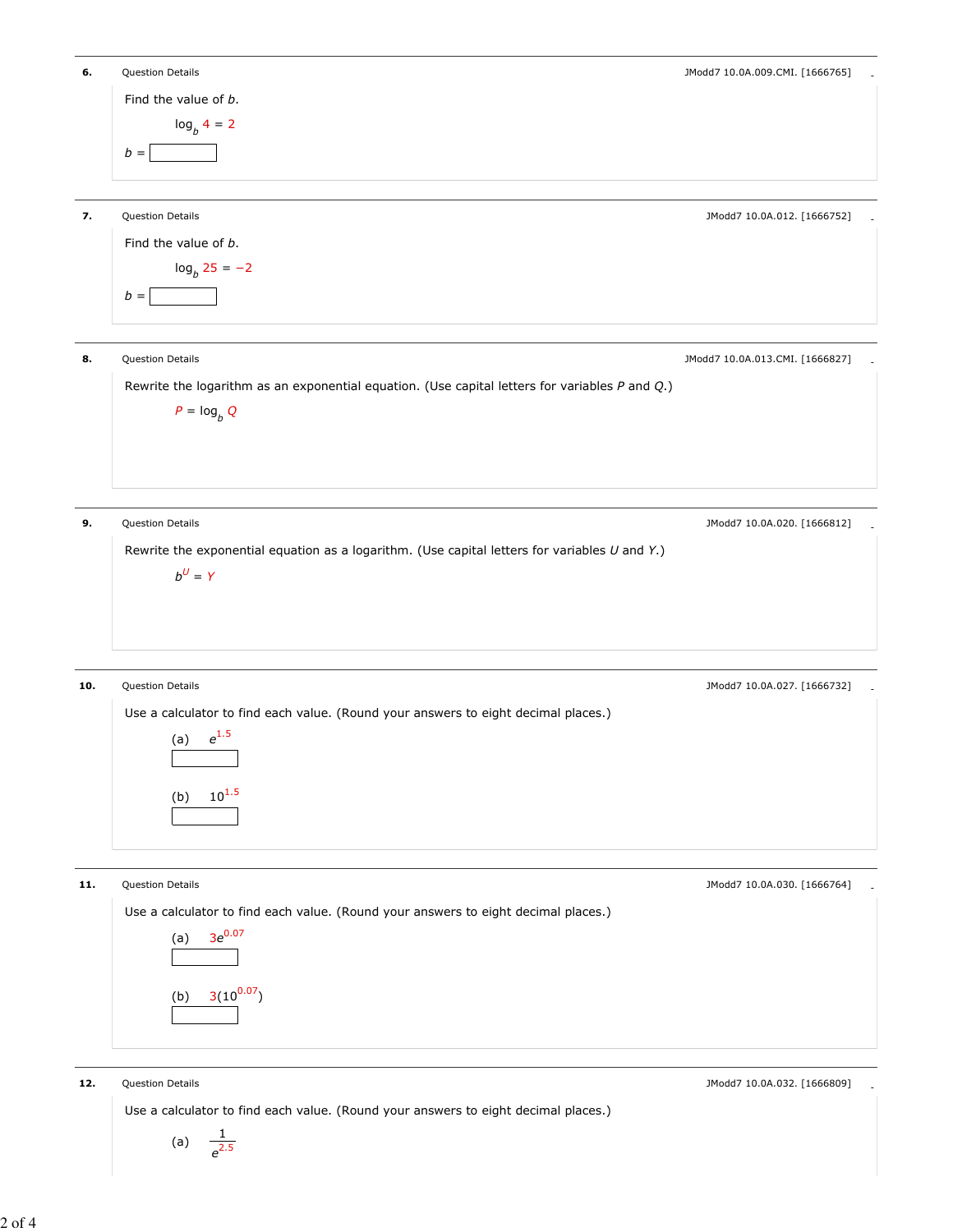

(a)

e 0.074 7e 0.061

 $10^{0.074}$  $7(10^{0.061})$ 

(b)

# 13. Question Details **Authority Contract Contract Contract Contract Contract Contract Contract Contract Contract Contract Contract Contract Contract Contract Contract Contract Contract Contract Contract Contract Contract C** Use a calculator to find each value. (Round your answers to eight decimal places.)





## 15. Question Details **- Alternative Control of Control Control** of the Modd7 10.0A.046. [1666772] 1.

Use a calculator to find each value. (Round your answers to eight decimal places.)



**16.** Question Details **2006 10.0A.047.** [1666801] **16. 11.1 11.1 11.1 11.1 11.1 11.1 11.1 11.1 11.1 11.1 11.1 11.1 11.1 11.1 11.1 11.1 11.1 11.1 11.1 11.1 11.1 11.1 11.1 1** 

Use a calculator to find each value. (Round your answers to eight decimal places.)



17. Question Details **- Alternative Controller Controller** - Model 2010 - Modd7 10.0A.050. [1666760] Use a calculator to find each value. (Round your answers to eight decimal places.) (a) (b) e ln 3.7  $10^{log 3.7}$